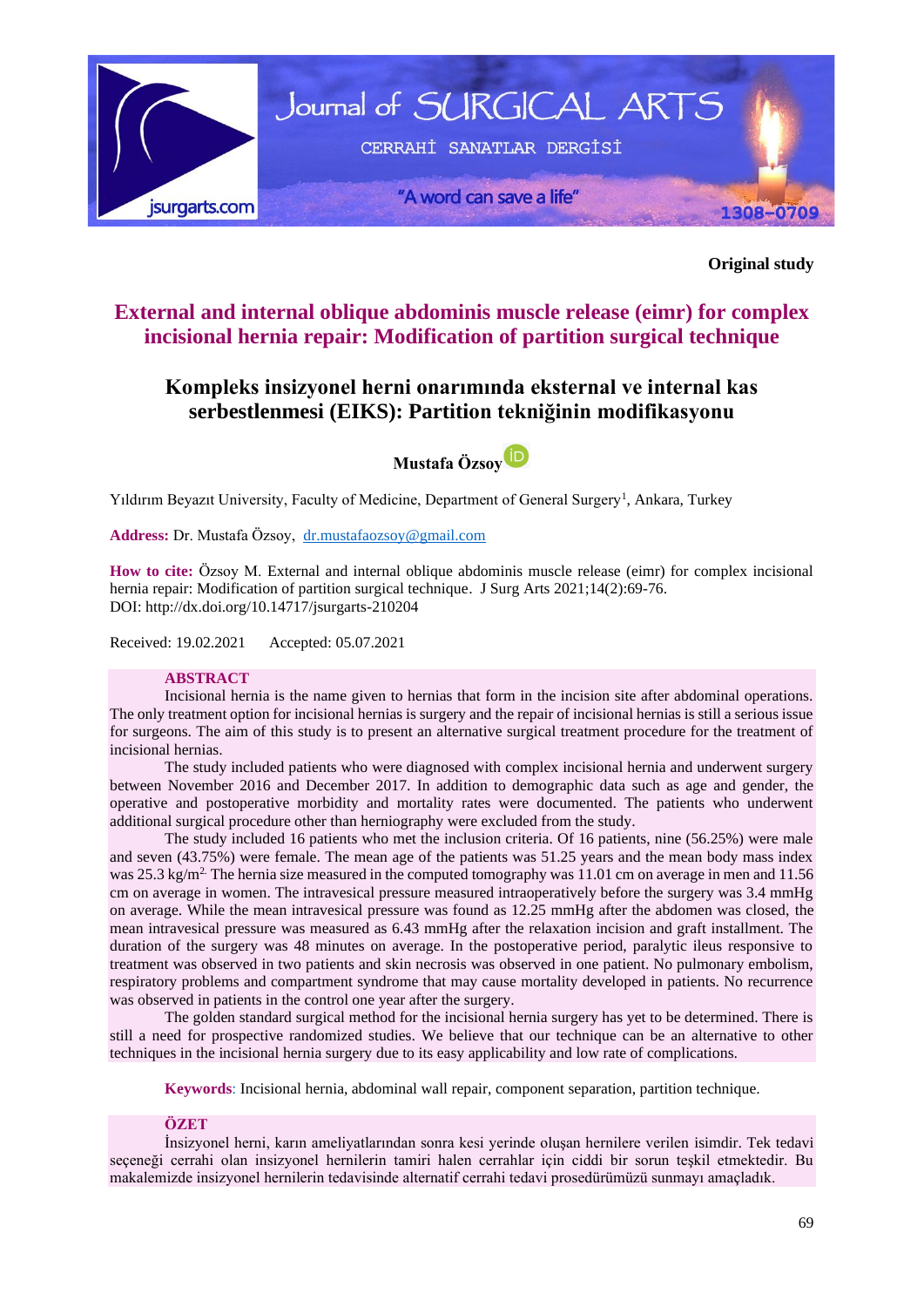Çalışmaya Kasım 2016 ile Aralık 2017 yılları arasında kompleks insizyonel herni tanısı ile cerrahi tedavi uygulanmış hastalar dahil edildi. Yaş, cinsiyet gibi demografik verilerinin yanı sıra operatif ve postoperatif morbidite ve mortalite oranları dokümante edildi. Herniografi dışında ek cerrahi prosedür uygulanan hastalar çalışmadan çıkartılmıştır.

Çalışmaya kriterleri taşıyan 16 hasta dahil edilmiştir. 16 hastanın 9'u (%56,25) erkek iken 7'si (%43,75) kadın cinsiyet idi. Hastaların genel yaş ortalaması 51,25 yıl ve vücut kitle indeksi ortalama 25,3 kg/m<sup>2</sup> olarak saptandı. Bilgisayarlı tomografide ölçülen herni çapı erkeklerde ortalama 11,01 cm iken kadınlarda 11,6 cm saptandı. Cerrahi öncesi intraoperatif ölçülen mesane içi basıncı ortalama 3.4 mmHg saptandı. Karın kapatıldıktan sonra ortalama mesane içi basıncı 12.25 mmHg saptanırken relaksasyon insizyonu ve greft konulduktan sonra ortalama mesane içi basınç 6,43 mmHg olarak ölçüldü. İntraoperatif hemoraji ortalama 100 cc ve cerrahi süresi ortalama 48 dakika saptandı. Postoperatif dönemde 2 hastada medikal tedaviye yanıt veren paralitik ileus ve 1 hastada cilt nekrozu saptandı. Hiçbir hastada mortaliteye neden olabilecek pulmoner emboli, respiratuvar problemler ve kompartman sendromu ile karşılaşılmamıştır. Cerrahi sonrası birinci yıl kontrolünde hiçbir hastada nüks saptanmamıştır.

İnsizyonel herni cerrahisinde altın standart cerrahi tedavi yöntemi halen ortaya konulamamıştır. Halen prospektif randomize çalışmalara ihtiyaç duyulmaktadır. Tekniğimizin kolay uygulanabilir olması, düşük komplikasyon oranları ile insizyonel herni cerrahisinde diğer tekniklere alternatif olabileceği düşüncesindeyiz.

**Anahtar kelimeler**: İnsizyonel herni, rekonstrüksiyon, component ayrıştırma, katmanlarına ayrıştırma tekniği.

#### **INTRODUCTION**

Incisional hernia is the name given to hernias that form in the incision site after abdominal operations. The only treatment option for incisional hernias is surgery and the repair of incisional hernias is still a serious issue for surgeons. Various incision types, closing types and sutures have been described to prevent hernias (1). The ratio of incisional hernia reduced to almost 10% with the use of synthetic prosthesis materials and tension-free reconstruction techniques toward the end of the 1950s (2). Many synthetic and non-synthetic prosthesis materials have been provided to the use of surgeons in today's world. Each has specific advantages and disadvantages. Therefore, an ideal prosthesis material is yet to be determined. In addition to the prosthesis material, the surgical technique is the main topic of discussion (3). The repair of difficult ventral hernias causes serious perioperative morbidity. Additionally, abdominal compartment syndrome, pulmonary embolism and respiratory failure secondary to increased intraabdominal pressure after the repair of large abdominal wall defect may result in mortality (4). This study was conducted to describe our surgical procedure for the treatment of incisional hernias.

#### **MATERIAL and METHOD**

The study included patients who were diagnosed with incisional hernia and underwent surgery in Private Parkhayat Hospital between November 2016 and December 2017. In addition to demographic data such as age and gender, the operative and postoperative morbidity and mortality rates were documented. All patients had a computed tomography scan for additional pathologies to be detected and the size of hernia sac to be measured in the preoperative period (Figure 1). The size of the incisional hernia was calculated by measuring from the widest medial edges of two rectus muscle. Only complex incisional hernias with a size above 10 cm were included in this study (Figure 2). The patients with a hernia in the size below 10 cm and those who underwent additional surgical procedure other than herniography were excluded from the study.

#### **Surgical technique**

All surgical procedures were performed under general anesthesia. Before the anesthesia, all patients were installed epidural catheter for postoperative analgesic, anti-embolism stockings for embolism prophylaxis, and under patient warmers were placed under patients. Cephalosporin group antibiotherapy was preferred for prophylactic antibiotherapy. Intravesical pressure measurement catheter was installed to measure the intravesical pressure before the surgery, after closing the fascia defect and at the end of the surgery, and the measurements were documented. The operation starts after cleaning the surgery area. All surgical procedures were performed by the only experienced surgeon.

1-) The midline is incised including the former incision. The scar tissue that is aesthetically bad looking, has weak alimentation and adhered to the hernia sac is included into the incision (Figure 3).

2-) The scar tissue over the hernia sac is excised without opening a percutaneous and adipose tissue sac. Hernia sac is excised from the adjacent tissue with blunt and precise dissection. The dissection is continued until finding the rectus cover (Figure 4).

3-) Skin flap is dissected to the 2 cm lateral from the junction of the musculus obliquus externus abdominis aponeurosis and rectus cover (Figure 5).

4-) After determining the edges of the rectus abdominis muscle around the hernia sac, hernia sac is closed with continuous suture with loop prolene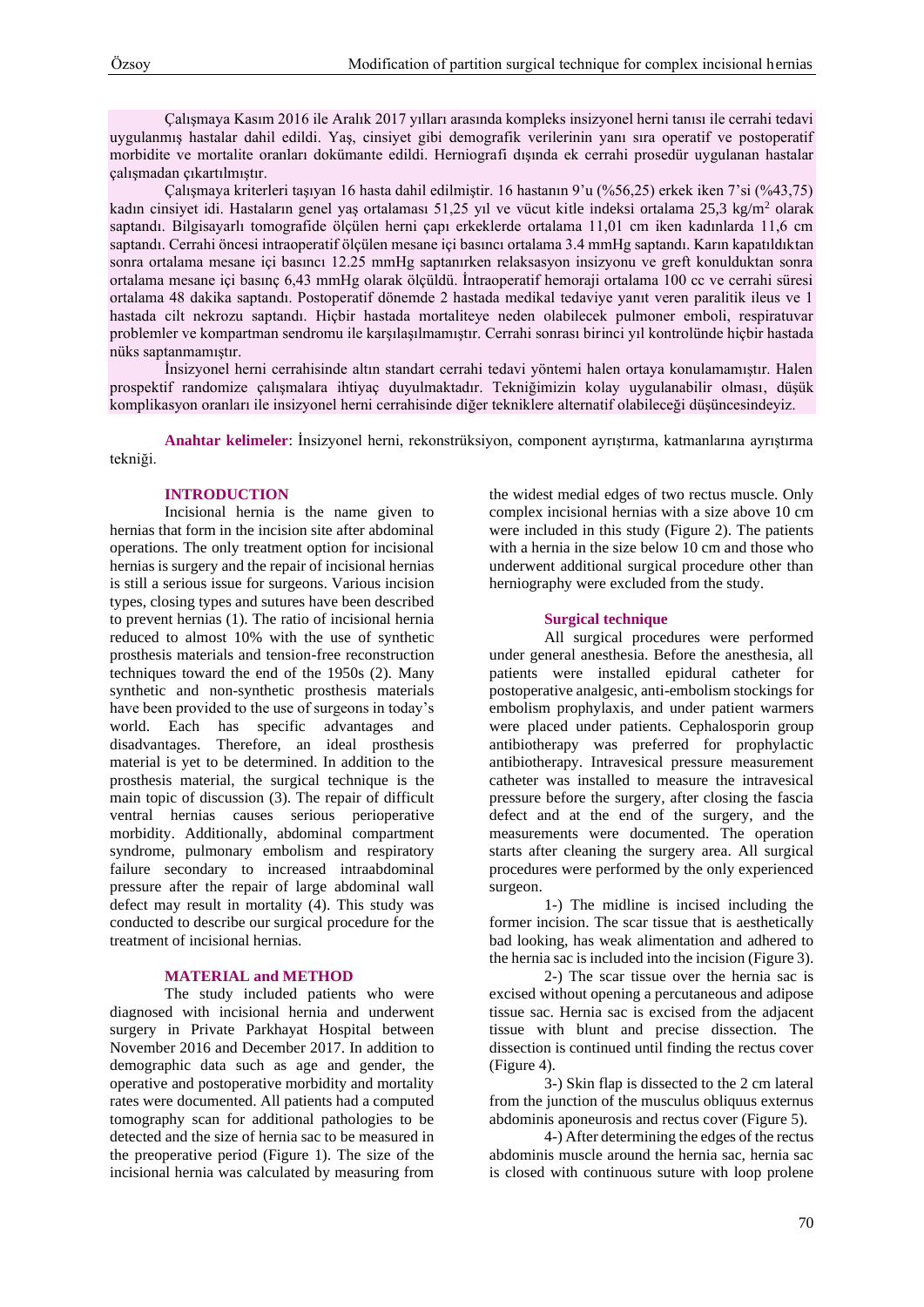no:0 (Ethicon 40mm ½ c 125 cm) from defect cranial towards caudal without opening the sac (Figure 6).

5-) After closing the incisional hernia defect, aponeurosis of obliquus externus and internus abdominis muscle is detached from the lateral edge of the rectus cover so as to see the transverse abdominis muscle. Dissection is avoided to prevent nerve injury as well as epigastric artery and vein injury (Figure 7).

6-) Polypropylene mesh at the size of 30\*30 is fixated with continuous suture to the externus and internus aponeurosis line freed in the lateral and 5 cm away from the incision line in the cranial and caudal with 2-0 prolene (Ethicon 26mm  $\frac{1}{2}$  c 150 cm) (Figure 8).

7-) Two negative-pressurized aspiration drainages are installed after hemostasis. The skin and percutaneous are closed with absorbable suture.



Figure 1: Computed tomography was obtained to measure the hernia sac in the preoperative period.



**Figure 2:** The previous surgical incision of all patients included in the study was median superior and inferior.



Figure 3: Aesthetically poor scar tissue is excised.



**Figure 4:** Without opening the hernia sac, it is separated from the surrounding tissue by a blunt and precise dissection. Dissection is continued until the rectus sheath is found.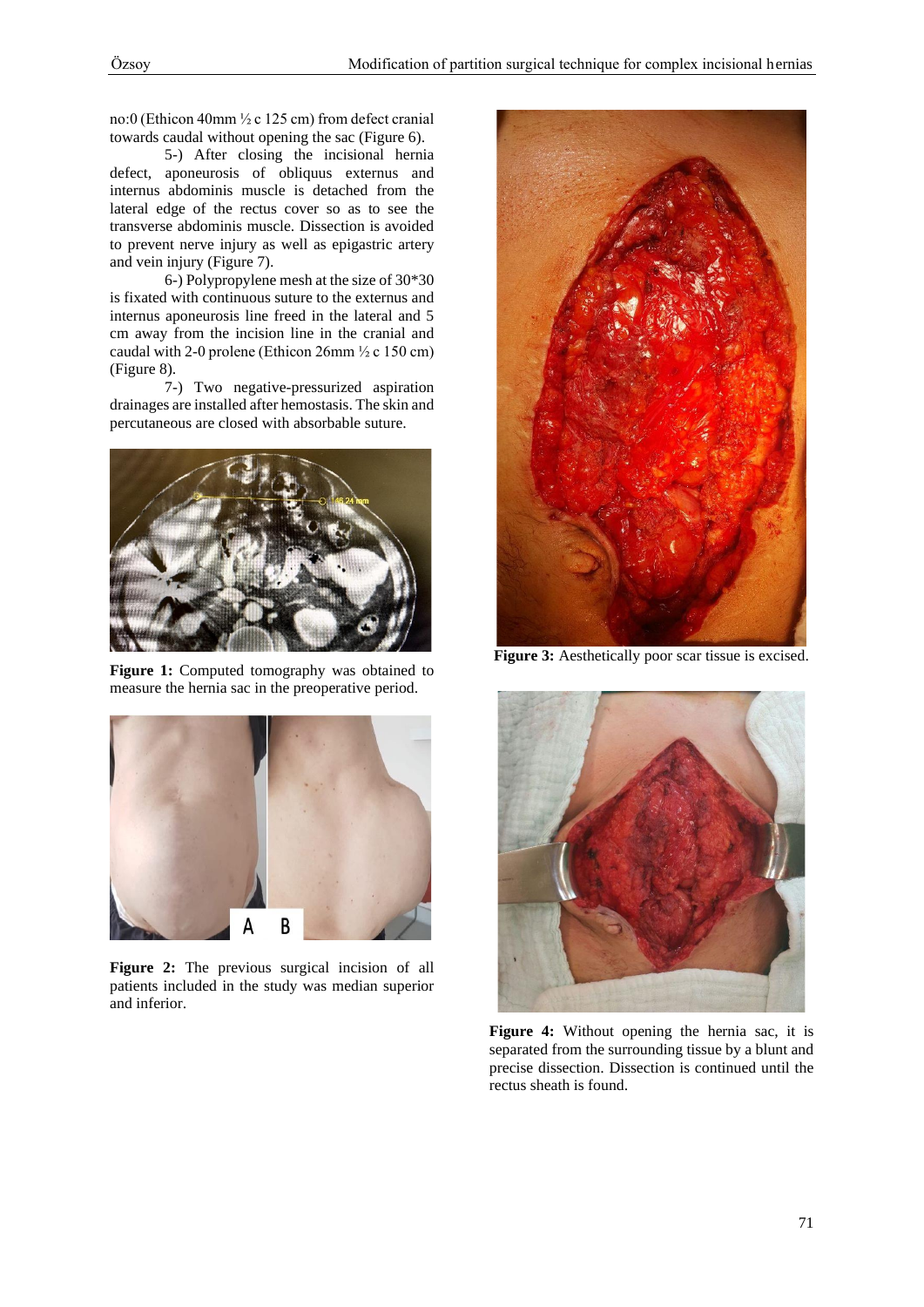

**Figure 5:** The skin flap is dissected up to 2 cm lateral from the junction of musculus obliquus externus abdominis aponeurosis with the rectus sheath.



**Figure 6:** Without opening the hernia sac, the defect was closed from cranial to caudal with loop prolene with continuous suture.



**Figure 7:** After the incisional hernia defect is closed, the aponeuroses of the obliquus externus and internus abdominis muscle are separated from the lateral edge of the rectus sheath until the transverse abdominis muscle is visible.



Figure 8: 30  $*$  30 cm sized polypropylene mesh is fixed to the externus and internus aponeurosis line that is released laterally, and 5 cm from the incision line in the cranial and caudal by continuous suture.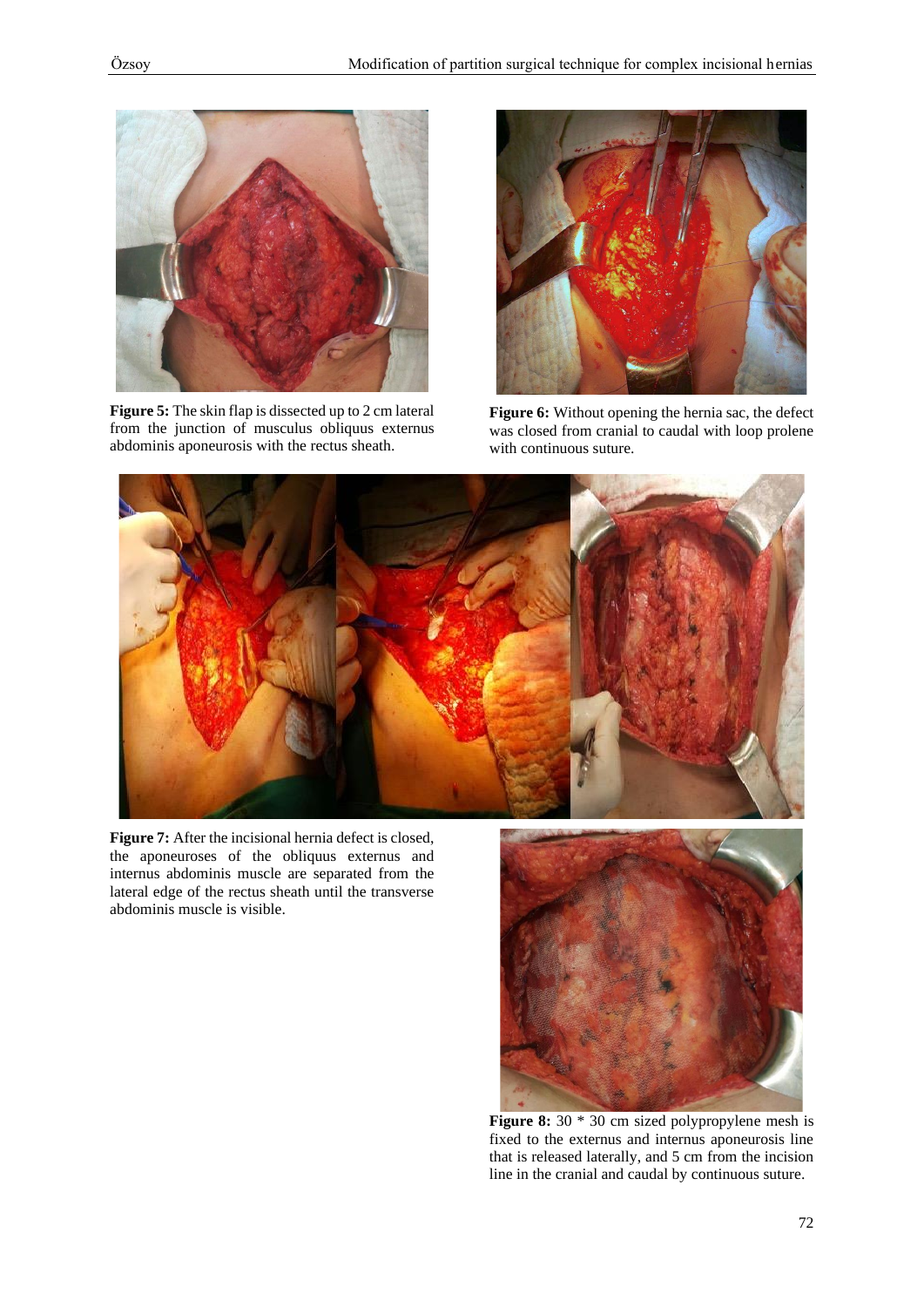### **Postoperative follow-up**

All patients were monitored in the intensive care after the surgery. Early mobilization and clexane 4000 anti-Xa / 0.4 ml treatment at the postoperative sixth hour were started for deep venous embolism prophylaxis. Clexane treatment were continued until the seventh day and then, aspirin was used. Nasogastric drainage was removed on the first postoperative day, and oral water was started and the patient was taken to the patient ward. The drainage was pulled out when the drainage outputs dropped below 50 cc a day. All patients whose oral feeding was increased in line with their tolerance were exterminated when no surgical morbidity was observed. All patients were recommended to use abdominal corset within the first three months.

The diagnosis of sepsis was made in line with the increasing fever, clinical picture and acute phase reactant. The presence of erythema, necrosis, high fever and flix in the incision was regarded as surgical site infection. Oral intake was closed in patients who did not have intestinal drainage and

vomited on the postoperative third day, and nasogastric drainage and parenteral feeding was started. The patients were evaluated for recurrence via examinations and phone calls one year after the surgery.

### **RESULTS**

In the first phase of the study, incisional hernia was diagnosed in 21 patients, 5 patients were excluded form study due to additional surgery such as hepatectomy, cholecystectomy. This study included 16 patients who underwent surgery due to the diagnosis of incisional hernia between November 2016 and December 2017. Of 16 patients, nine  $(56.25%)$  were male and seven  $(43.75%)$  were female. The general mean age of the patients was 51.25 years while the mean age of male patients was 49 years and female patients was 54.1 years. Six (37.5%) patients did not have any comorbid diseases. The mean body mass index was 25.3. Of the patients, 11 (68%) had a habit of smoking. The information on the etiology of incisional hernia is presented in the table (Table 1).

| Table 1: Demographic and operative results. |                                                                                      |                                          |  |  |
|---------------------------------------------|--------------------------------------------------------------------------------------|------------------------------------------|--|--|
| <b>Parameters</b>                           |                                                                                      | Number, %                                |  |  |
|                                             | Male                                                                                 | $9($ %56,25)                             |  |  |
| Gender                                      | Female                                                                               | $7($ %43,75)                             |  |  |
| Age                                         | Mean 51,25 (Min:24, Max: 73)                                                         |                                          |  |  |
| Co-morbidity                                | None                                                                                 | $10\,(%62,5)$                            |  |  |
|                                             | <b>Diabetes</b>                                                                      | $2($ %12,5)                              |  |  |
|                                             | <b>COPD</b>                                                                          | $1($ %6,25)                              |  |  |
|                                             | $Diabetes + Hypertension$                                                            | $2($ %12,5)                              |  |  |
|                                             | Hypertension                                                                         | $1($ %6,25)                              |  |  |
| <b>Smoking</b>                              | Non-user                                                                             | 5 (%31,25)                               |  |  |
|                                             | User                                                                                 | 11 (%68,75)                              |  |  |
| <b>Body Mass Index</b>                      | Mean 25,3 kg/m <sup>2</sup> (Min: 17 kg/m <sup>2</sup> , Max: 33 kg/m <sup>2</sup> ) |                                          |  |  |
|                                             | Abdominal aortic aneurysm repair                                                     | $2($ %12,5)                              |  |  |
|                                             | Whipple                                                                              | $2($ %12,5)                              |  |  |
|                                             | Cholecystectomy                                                                      | $3($ %18,75)                             |  |  |
|                                             | Colectomy (colon ca)                                                                 | $2($ %12,5)                              |  |  |
| <b>Previous surgery</b>                     | Duodenal ulcer perforation                                                           | $3($ % $18,75)$                          |  |  |
|                                             | Gastric ulcer perforation                                                            | $1($ %6,25)                              |  |  |
|                                             | Sterchoral fistula secondary to trauma                                               | 2 (%12,5)                                |  |  |
|                                             | Perforated appendectomy                                                              | $1($ %6,25)                              |  |  |
| Hernia diameter                             | Mean: 11,26 cm (Min: 10 cm Max: 14 cm)                                               |                                          |  |  |
| Hemorrhage                                  |                                                                                      | Mean: 100cc (Min: 10 cc Max: 200 cc)     |  |  |
| <b>Operation time</b>                       |                                                                                      | Mean: 48 min, (Min: 35 min Max: 65 min.) |  |  |
| Drain withdrawal                            | Mean: 6.5 day (Min: 4 day Max: 12 day)                                               |                                          |  |  |
| Complication                                | Skin necrosis                                                                        | $1($ %6,25)                              |  |  |
|                                             | Paralytic ileus                                                                      | $2($ %12,5)                              |  |  |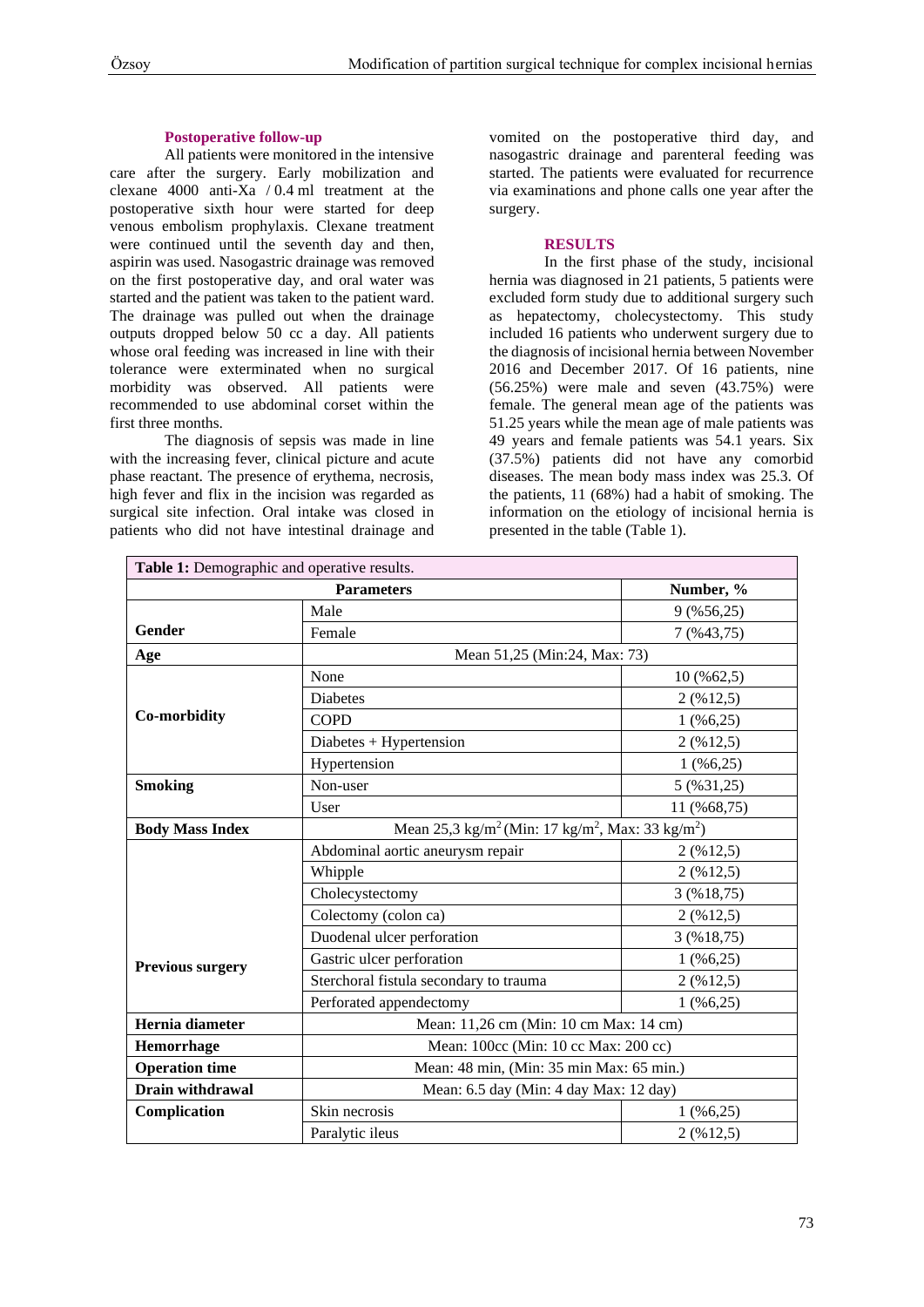The first incision was median superior and inferior in all patients. The hernia size measured in the computed tomography was 11.01 cm on average in men and 11.56 cm on average in women. The intravesical pressure measured intraoperatively before the surgery was 3.4 mmHg on average. While the mean intravesical pressure was found as 12.25 mmHg after the abdomen was closed, the mean intravesical pressure was measured as 6.43 mmHg after the relaxation incision and graft installment (Table 2). Intraoperative hemorrhage was 100 cc on average and the duration of the surgery was 48 minutes on average. In the postoperative period, paralytic ileus responsive to treatment was observed in two patients and skin necrosis was observed in one patient. Nasogastric decompression was kept until the postoperative fifth day in patients on whom paralytic ileus was detected. Skin necrosis was treated with secondary recovery after the debridement. The pullout duration of drainages was 6.5 days on average (min: 4 days and max: 12 days). No pulmonary embolism, respiratory problems and compartment syndrome that may cause mortality developed in patients. Of 16 patients, 12 were checked with physical examination and superficial ultrasonography in the first year after the surgery. Four patients were reached via phone call. None of the 12 patients had recurrence and pain complaints. Four patients who were called also did not have any verbal complaint.

| Table 2: Intrabladder pressure results of<br>patients. |                   |                     |                    |  |
|--------------------------------------------------------|-------------------|---------------------|--------------------|--|
| <b>Pressure</b><br>(mmHg)                              | Pre-<br>operative | Intra-<br>operative | Post-<br>operative |  |
| Case 1                                                 | 0                 | 13                  | 5                  |  |
| Case 2                                                 | 2                 | 8                   | 6                  |  |
| Case 3                                                 | 5                 | 14                  | 6                  |  |
| Case 4                                                 | 5                 | 13                  | 4                  |  |
| Case 5                                                 | 6                 | 9                   | 7                  |  |
| Case 6                                                 | 1                 | 8                   | 6                  |  |
| Case 7                                                 | 1                 | 10                  | 5                  |  |
| Case 8                                                 | 1                 | 7                   | $\overline{4}$     |  |
| Case 9                                                 | 7                 | 11                  | 7                  |  |
| Case 10                                                | 5                 | 15                  | 7                  |  |
| Case 11                                                | 2                 | 9                   | 6                  |  |
| Case 12                                                | 5                 | 20                  | 9                  |  |
| Case 13                                                | 3                 | 22                  | 9                  |  |
| Case 14                                                | 3                 | 10                  | 6                  |  |
| Case 15                                                | $\overline{c}$    | 17                  | 8                  |  |
| Case 16                                                | 7                 | 10                  | 8                  |  |

## **DISCUSSION**

There are different ratios in the literature regarding the incidence of incisional hernia, which are iatrogenic incision site hernia. Despite different percentages, the incisional hernia ratios were reported as 13% after primary closing of the incision line, and 25% in patients who developed postoperative surgical complications and wound site infection (4). This ratio increases to 63% in patients who have a history of previous abdominal and incisional hernia surgery (4,5,7). The etiology of incisional hernia is multifactorial. The most common factors are obesity, smoking, incision type, surgical material used and surgical site infection (6). Half of the incisional hernia cases are obese. Respiratory and cardiac dysfunction secondary to obesity causes a decrease in the wound site oxygenation. The formation of incisional hernia is almost inevitable in the clinical table of surgical site infection secondary to obesity (7). Incision type also plays a role in the development of hernia. Compared to transverse incisions, incisional hernia developed 3-5 times more in vertical incisions. Tables that increase the intraabdominal pressure due to the incision of facial aponeurotic fibers in vertical incisions and muscle contractions cause decomposition and incisional hernia in the wound site. Additionally, the materials of suture performed closer than 2 cm to the wound edge may cause the formation of hernia by cutting the wound site (8-10). While male sex was dominant in this study, female patients included in the study were advanced ages. The first surgery incision was median superior and inferior in all patients and the patients had a habit of smoking.

The treatment of incisional hernias, for which the only treatment option if surgery, is quite difficult. If not treated, it may cause mortality due to intestinal incarceration, obstruction, strangulation and perforation. Additionally, it is accompanied by socio-economic loss and cosmetic dysfunction (11). All patients were operated under elective conditions in this study. The surgical treatment of incisional hernia has two stages. The first one is the closing of facial defect and the second is the placement of mesh in the surgical site. Prior to the common use of prosthetic mesh, various techniques have been described to close facial defects. Despite all techniques, there is still a serious problem regarding the closing of large and giant hernia defects. Ramirez described the component separation technique, a fascia-fascia closing technique, that allows the tension-free closing of very large and giant fascia defects that cannot be closed primarily or have a high probability of postoperative complication development in mesh application for the first time in 1990 (12). The fact that fascia defects up to subxiphoid 6 cm, midline 10 cm, and suprapubic 5 cm can safely be repaired with this technique has become widespread (13). The partition technique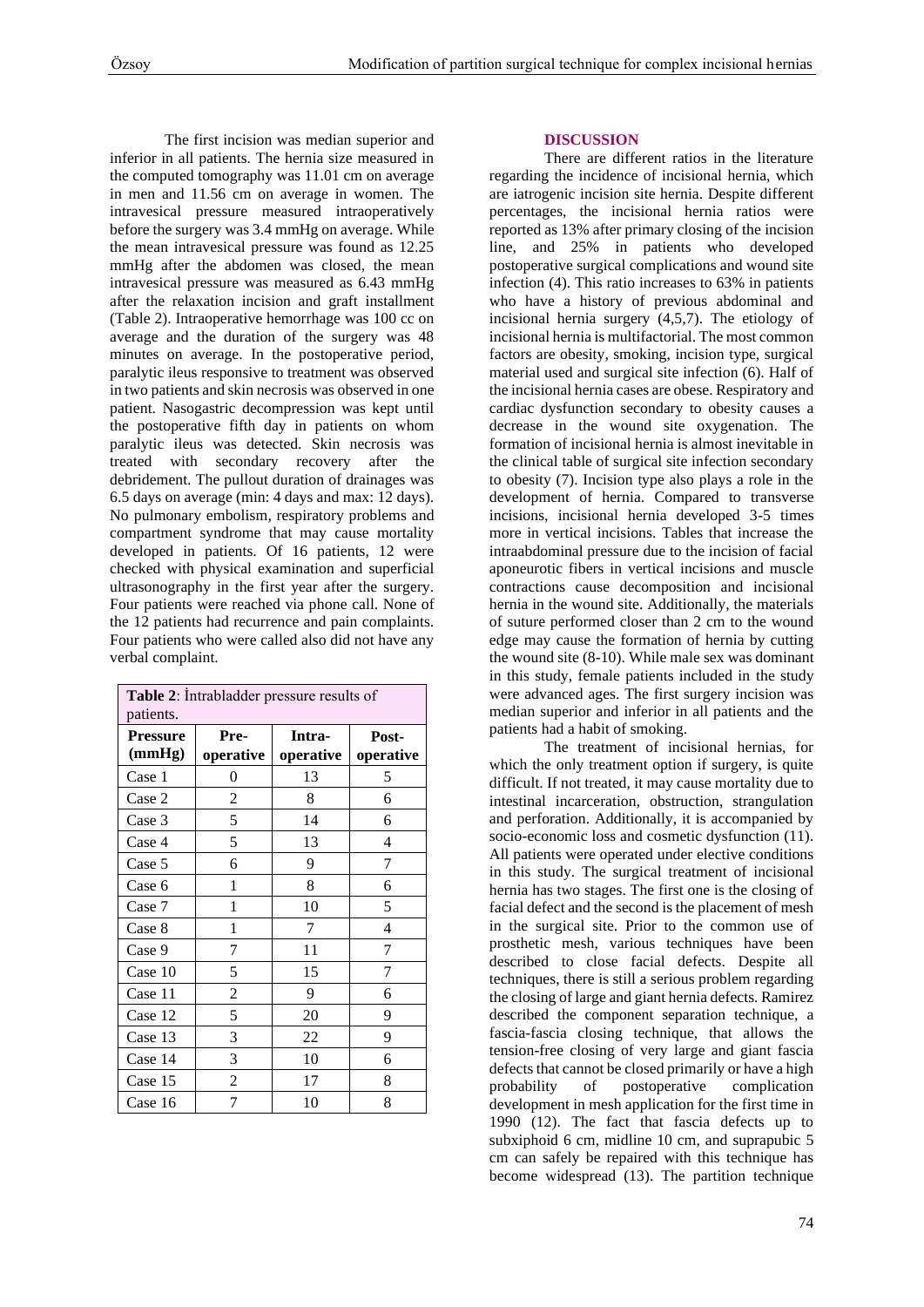was described for larger fascia defects. This technique, which is not as popular as the component separation technique, aims to obtain more muscle elasticity with parallel, parasagittal and gradual release of the external oblique and transverse abdominis muscle (14). The application of the partition technique is easier and the application duration is shorter. It was published in the study by Lindsey that midline defects up to 20 cm are closed without any problem with the partition technique. The recurrence rates can be minimized by adding mesh to the partition technique (14). Another important factor in the incisional hernia surgery is the placement of the prosthetic mesh on the abdominal wall. The most preferred placement of mesh among surgeons is onlay placement described by Ramirez or sublay placement by Rives – Stoppa (12,15). Langer et al. determined that the onlay or sublay placement of mesh did not make a difference in terms of recurrence and that the frequency of local complications was higher among the onlay patient group (16). Local complications were due to large dissection site, epigastric, perforating artery injuries and seroma. Memon et al. found that the perioperative complication ratio was 23% among 60 patients with onlay mesh repair (17). While the percentage of surgical site infection was 20%, it was reported that the recurrence ratio was 7% in 20 month follow-up. Duce et al. reported that the recurrence ratio after mesh placement was 1.5% and the postoperative complication ratio was 27% (18). Considering the ratios of recurrence and postoperative complications in the treatment of incisional hernias, the most appropriate surgical treatment option looks like sublay mesh application. Some of the distinct disadvantages of the sublay technique are long operation duration, difficulty of intraoperative dissection, the frequency of iatrogenic intestinal injuries and long learning duration (19). Compared to the sublay technique, onlay technique has higher recurrence rates and more local complications. On the other hand, the advantages of the technique are easy applicability, short operation duration and relatively lower general complication rates compared to sublay. The recurrences after the incisional hernia surgery usually occur on the edge of the mesh. The reason of this is insufficient surface of the mesh in contact with the fascia. Mesh must close all fascia defects and extend at least 4-5 cm to from the primary defect to all sides (20).

The size of the hernia was above 10 cm and the hernia was in the complex incisional hernia group in all patients who were operated under elective conditions. In the technique described in this study, the hernia sac is dissected from the adjacent muscle plans without opening the sac compared to other conventional incisional hernia techniques. Thus, the intraabdominal area is not entered, the operation duration is shortened and possible intestinal injuries are avoided. The operation

duration and bleeding amount are quite lower than other techniques. We encountered severe intraabdominal pressure which can be the source of embolisms that may cause postoperative cardiac, respiratory dysfunction and mortality due to the primary closing of the facial defect in complex hernias. Muscle relaxation obtained with the transection of externus and internus oblique muscles up to the transverse muscle caused a serious regression in the intraabdominal pressure. Compared to the commonly used component separation and partition techniques, this techniques is applied more easily, has a short learning and surgical duration and ensures similar effective muscle relaxation. The probability of recurrence was minimized with the tension-free fixation of the large mesh prepared to the transection plans. Local complications that were commonly described in onlay mesh applications in the postoperative period were not observed in this study. Only one patient had a local wound site complication in this study. Two patients had regressive ileus with medical treatment. According to the Swedish Hernia Registry Report, 31% of the patients described pain in the incision site at the end of 2-3 years following the incisional hernia surgery (21). Postoperative continuous pain is due to iatrogenic nerve injuries, tense placement of the mesh on the abdominal wall, materials used for the fixation of the mesh and inflammatory reaction due to the mesh. No recurrence was observed in the patients included in this study and none of them had postoperative pain complaint. This study has many limitations. Firstly, the sample was quite limited and small. The actual results of this technique can be provided with comparative prospective randomized studies conducted with other incisional hernia closing methods.

In conclusion, the golden standard surgical method for the incisional hernia surgery has yet to be determined. The appropriate surgical treatment option can be determined and guiding in large case series supported with prospective randomized studies. Despite the limitations of this study, this technique should be kept in mind as an alternative treatment option for incisional hernia surgery with its easy applicability and low complication rates.

#### **Conflict of interest**

No conflict of interest was declared by the author.

#### **REFERENCES**

- 1. Schoetz DJ, Coller JA, Veidenheimer MC: Closure of abdominal wounds with polydioxanone: A prospective study. Arch Surg 1988:123:72-74.
- 2. Wantz GE. Incisional hernioplasty with Mersilene. Surg Gynecol Obstet. 1991;172(2):129-137.